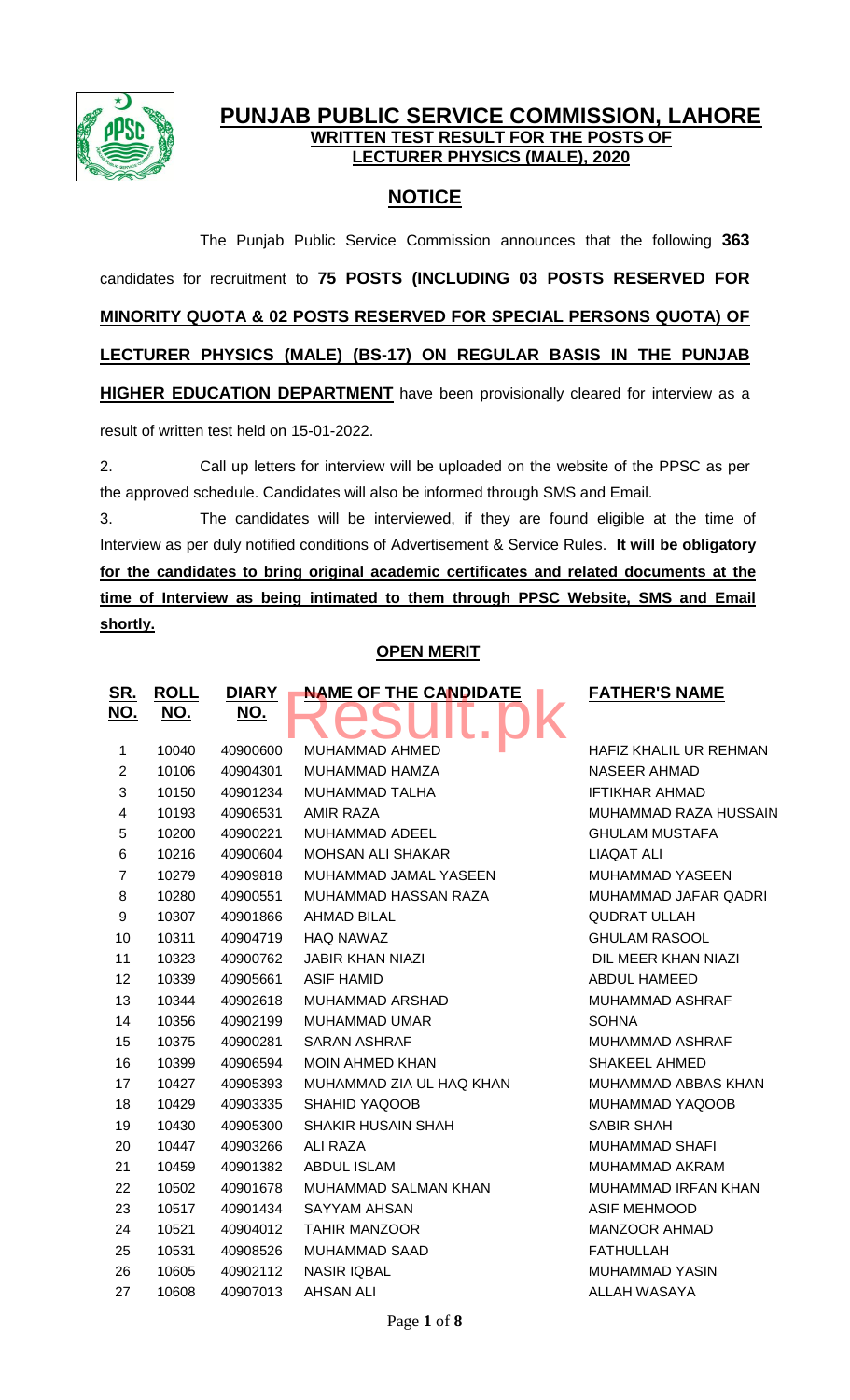| 28 | 10633 | 40902361 | <b>KASHIF MEHMOOD</b>                                    | <b>HABIB KHAN</b>  |
|----|-------|----------|----------------------------------------------------------|--------------------|
| 29 | 10656 | 40907324 | MUHAMMAD ABDUL GHANI                                     | <b>SHAFI AHMA</b>  |
| 30 | 10660 | 40903267 | SHAHROZ SARAM AFTAB                                      | <b>MUHAMMAD</b>    |
| 31 | 10678 | 40908227 | MUHAMMAD SHAHBAZ                                         | <b>MUHAMMAD</b>    |
| 32 | 10691 | 40905005 | <b>AMIR SHAHZAD</b>                                      | <b>MUHAMMAD</b>    |
| 33 | 10705 | 40902318 | MUHAMMAD ILYAS                                           | <b>MUHAMMAD</b>    |
| 34 | 10768 | 40910159 | MUHAMMAD BILAL ASLAM                                     | MUHAMMAD           |
| 35 | 10770 | 40908280 | USMAN NAWAZ                                              | <b>RAI MUHAMN</b>  |
| 36 | 10773 | 40906708 | SAIF UR REHMAN                                           | <b>MUHAMMAD</b>    |
| 37 | 10809 | 40905793 | <b>SHAHID HASSAN</b>                                     | <b>MUHAMMAD</b>    |
| 38 | 10844 | 40909153 | WAQAR AHMED                                              | <b>AAS MUHAM</b>   |
| 39 | 10897 | 40905340 | NAYYAR SULTAN                                            | <b>SULTAN AHM</b>  |
| 40 | 10931 | 40902723 | HAFIZ USMAN RASHEED                                      | RASHEED AH         |
| 41 | 11075 | 40908245 | MUHAMMAD NAEEM ASGHAR                                    | <b>ASGHAR ALI</b>  |
| 42 | 11097 | 40900538 | <b>GHULAM ULLAH</b>                                      | <b>REHMAT ALI</b>  |
| 43 | 11105 | 40905008 | <b>SAJID UR REHMAN</b>                                   | <b>MUHAMMAD</b>    |
| 44 | 11121 | 40902900 | SARFRAZ ALI                                              | <b>RIAZ AHMAD</b>  |
| 45 | 11123 | 40909127 | <b>HASEEB AHMAD</b>                                      | MUHAMMAD           |
| 46 | 11171 | 40906750 | <b>SAQIB</b>                                             | MUHAMMAD           |
| 47 | 11200 | 40908946 | MUHAMMAD ABUBAKAR                                        | <b>BASHIR AHM</b>  |
| 48 | 11234 | 40902404 | <b>SYED BILAL ALI SHAH</b>                               | <b>GHAZANFAR</b>   |
| 49 | 11239 | 40906696 | <b>HASSAN MAAZ</b>                                       | AEJAZ ALI          |
| 50 | 11281 | 40901090 | AMIR YAQOOB                                              | <b>MUHAMMAD</b>    |
| 51 |       |          | RASHID AFZAL                                             | <b>MUHAMMAD</b>    |
|    | 11286 | 40901993 |                                                          |                    |
| 52 | 11307 | 40900953 | <b>MUHAMMAD KASHIF</b><br><b>USMAN ALI</b>               | <b>MUHAMMAD</b>    |
| 53 | 11310 | 40902669 |                                                          | MAQBOOL AI         |
| 54 | 11345 | 40910673 | <b>AZAD HUSSAIN</b>                                      | <b>AHMAD KABI</b>  |
| 55 | 11349 | 40900928 | <b>FAISAL ASHRAF</b>                                     | <b>MUHAMMAD</b>    |
| 56 | 11357 | 40903265 | <b>AHMAD ALI</b>                                         | <b>MANZOOR AI</b>  |
| 57 | 11362 | 40901790 | <b>AHMAD HASSAN</b><br>and the state of the state of the | <b>MUHAMMAD</b>    |
| 58 | 11371 | 40906819 | <b>NAZIM ASLAM</b>                                       | <b>MUHAMMAD</b>    |
| 59 | 11416 | 40905925 | <b>MUHAMMAD IMRAN</b>                                    | MUHAMMAD           |
| 60 | 11417 | 40901018 | <b>ZEESHAN AMANAT</b>                                    | <b>AMANAT ALI</b>  |
| 61 | 11430 | 40902315 | <b>MUHAMMAD YASIR</b>                                    | <b>HADAYAT UL</b>  |
| 62 | 11456 | 40905000 | <b>WAQAS SHABBIR</b>                                     | <b>MOHAMMAD</b>    |
| 63 | 11469 | 40905951 | <b>ARSLAAN AHMED</b>                                     | <b>MUHAMMAD</b>    |
| 64 | 11472 | 40903348 | ALI RAZA                                                 | MAQSOOD A          |
| 65 | 11476 | 40901119 | <b>TALHA ZULFQAR</b>                                     | <b>ZULFIQAR AL</b> |
| 66 | 11485 | 40904535 | <b>ATIQUE KHADIM</b>                                     | <b>KHADIM HUS</b>  |
| 67 | 11486 | 40907986 | <b>QAISER ABBAS</b>                                      | <b>MUHAMMAD</b>    |
| 68 | 11515 | 40901371 | MUHAMMAD MUMTAZ                                          | <b>ATTA MUHAN</b>  |
| 69 | 11535 | 40908357 | MUBASHAR SALEEM                                          | <b>MUHAMMAD</b>    |
| 70 | 11604 | 40904035 | MUHAMMAD SAAD TANVEER                                    | <b>TANVEER JA</b>  |
| 71 | 11613 | 40908980 | ABDUL SAMAD MUGHAL                                       | <b>MUHAMMAD</b>    |
| 72 | 11628 | 40900774 | <b>IMRAN SHAHZAD</b>                                     | MUHAMMAD           |
| 73 | 11630 | 40902228 | <b>IMRAN HUSSAIN</b>                                     | <b>MUHAMMAD</b>    |
| 74 | 11631 | 40908082 | MUHAMMAD FARHAN TARIQ                                    | <b>TARIQ HUSA</b>  |
| 75 | 11644 | 40905735 | ZAID MUKHTAR                                             | <b>MUKHTAR AH</b>  |
| 76 | 11660 | 40900276 | SAHIL MAQBOOL                                            | MAQBOOL HI         |
| 77 | 11664 | 40905562 | SIKANDAR AHMAD KHAN                                      | <b>NAZIR AHMA</b>  |
| 78 | 11673 | 40900244 | <b>SAIF UR REHMAN</b>                                    | <b>MUHAMMAD</b>    |
| 79 | 11752 | 40905734 | <b>IRFAN ALI</b>                                         | <b>AHMED BUKS</b>  |
| 80 | 11785 | 40905835 | <b>NUMAAN GOHAR</b>                                      | <b>ABDUL GHAF</b>  |
| 81 | 11802 | 40900872 | MUHAMMAD ADNAN                                           | <b>MUHAMMAD</b>    |
| 82 | 11819 | 40901761 | <b>ABDUL QUADER</b>                                      | <b>BAHADAR AL</b>  |
| 83 | 11864 | 40901904 | ALI RAZA                                                 | <b>SALEEM RAZ</b>  |
| 84 | 11912 | 40900414 | <b>FAIZAN ALI</b>                                        | <b>ABDUL GHAF</b>  |
| 85 | 11914 | 40907654 | <b>ZEESHAN ANWAR</b>                                     | <b>ANWAR IQBA</b>  |
| 86 | 11940 | 40902268 | YASIR MASHEH *NON-MUSLIM*                                | <b>NASIR MASH</b>  |

SHAFI AHMAD ANSARI MUHAMMAD HUSAIN AFTAB MUHAMMAD YASIN MUHAMMAD SUBA MUHAMMAD ANWAR MUHAMMAD ASLAM RAI MUHAMMAD NAWAZ MUHAMMAD RAFIQUE MUHAMMAD AKRAM AAS MUHAMMAD SULTAN AHMED RASHEED AHMED ASGHAR ALI REHMAT ALI MUHAMMAD AZAM KHAN RIAZ AHMAD MUHAMMAD ILYAS MUHAMMAD BOOTA BASHIR AHMAD GHAZANFAR ALI SHAH AEJAZ ALI MUHAMMAD YAQOOB MUHAMMAD AFZAL MUHAMMAD SHARIF MAQBOOL AHMED AHMAD KABIR MUHAMMAD ASHRAF MANZOOR AHMAD MUHAMMAD ARIF MUHAMMAD ASLAM MUHAMMAD ASLAM BUTT AMANAT ALI HADAYAT ULLAH MOHAMMAD SHABBIR MUHAMMAD NAWAZ MAQSOOD AHMAD ZULFIQAR ALI KHADIM HUSSAIN MUHAMMAD BASHIR **ATTA MUHAMMAD** MUHAMMAD SALEEM TANVEER JAVAID MUHAMMAD YOUSAF MUGHAL MUHAMMAD MUNAWAR MUHAMMAD ALI **TARIQ HUSAIN** MUKHTAR AHMAD MAQBOOL HUSSAIN NAZIR AHMAD KHAN MUHAMMAD SIDDIQUE AHMED BUKSH ABDUL GHAFOOR MUHAMMAD ASHRAF BAHADAR ALI SALEEM RAZA ABDUL GHAFOOR ANWAR IQBAL **NASIR MASHEH**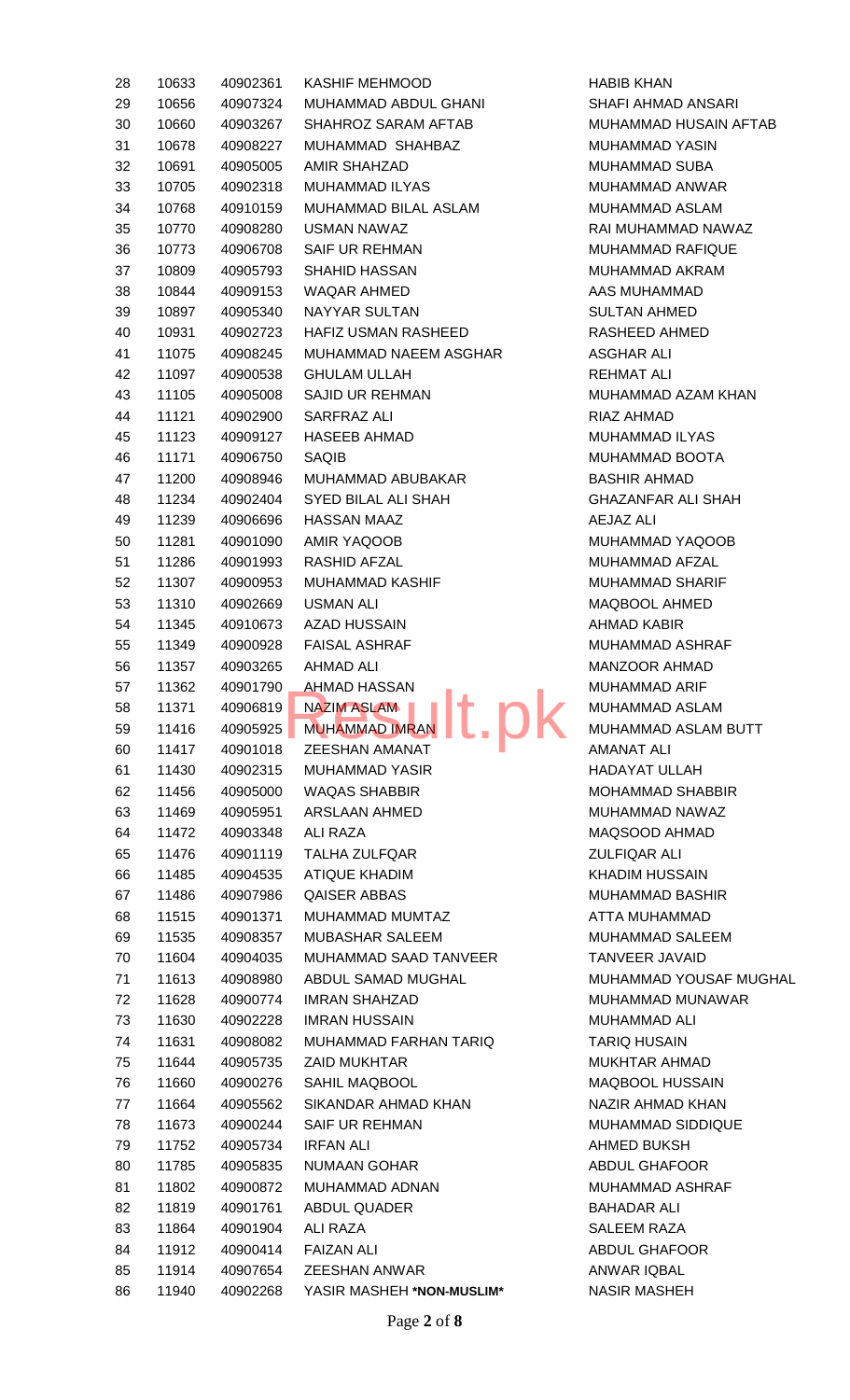| 87         | 11976          | 40900460             | SAQIB ALI                                                |
|------------|----------------|----------------------|----------------------------------------------------------|
| 88         | 11995          | 40904530             | <b>ASIF ALI</b>                                          |
| 89         | 12029          | 40901734             | <b>MUHAMMAD ASIF</b>                                     |
| 90         | 12057          | 40904669             | AMEER MUAWIYA ZAFAR                                      |
| 91         | 12071          | 40902326             | <b>FURQAN NAVEED</b>                                     |
| 92         | 12099          | 40908975             | HAFIZ MUHAMMAD FARHAN HAFEEZ                             |
| 93         | 12121          | 40906795             | <b>MUHAMMAD BILAL BHATTI</b>                             |
| 94         | 12124          | 40903146             | <b>M.ASIM NOOR</b>                                       |
| 95         | 12196          | 40905089             | <b>MUHAMMAD IMRAN</b>                                    |
| 96         | 12221          | 40900878             | ATHAR BASHIR                                             |
| 97         | 12289          | 40904000             | MUHAMMAD ZOHAIB EJAZ                                     |
| 98         | 12317          | 40908963             | <b>WASEEM ASLAM</b>                                      |
| 99         | 12367          | 40904912             | RASHAD RAMZAN                                            |
| 100        | 12370          | 40903315             | MUHAMMAD ARSLAN                                          |
| 101        | 12427          | 40909789             | <b>MUHAMMAD TANVEER</b>                                  |
| 102        | 12433          | 40903542             | MUHAMMAD ILYAS AMIN                                      |
| 103        | 12436          | 40906877             | <b>AHMED HUSSAIN</b>                                     |
|            | 12472          | 40901232             | MUHAMMAD ATIF YAQUB                                      |
| 104        |                |                      |                                                          |
| 105<br>106 | 12489          | 40904945             | HAFIZ MUHAMMAD SHRAFAT                                   |
|            | 12504          | 40907949             | <b>MUHAMMAD NOMAN</b>                                    |
| 107        | 12575          | 40904260             | UMAIR HANIF                                              |
| 108        | 12597          | 40905249             | AMIR SOHAIL                                              |
| 109        | 12647          | 40906791             | AQEEL AFZAL                                              |
| 110        | 12716          | 40902863             | <b>MUHAMMAD ALI</b>                                      |
| 111        | 12755          | 40906586             | <b>GHULAM MUSTAFA</b>                                    |
| 112        | 12769          | 40905620             | RIZWAN MEHMOOD                                           |
| 113        | 12858          | 40903846             | MUHAMMAD HAMMAD KHALID                                   |
| 114        | 13021          | 40909594             | <b>HAFIZ ARSLAN HASHIM</b>                               |
| 115        | 13054          | 40902014             | AHSAN JAVED                                              |
| 116        | 13132          | 40900943<br>40901806 | GHULFAM HUSSAIN<br>$\blacksquare$<br><b>SHAZIB ABBAS</b> |
| 117        | 13140          |                      | MUHAMMAD WAHEED ASLAM                                    |
| 118        | 13186<br>13197 | 40905118             | ALLAH DITTA                                              |
| 119<br>120 | 13245          | 40900809<br>40906923 | SHAHBAZ ALI                                              |
| 121        | 13256          | 40900309             | <b>TASWAR IQBAL</b>                                      |
| 122        | 13257          | 40900697             | MUHAMMAD BILAL KHAN                                      |
| 123        | 13260          | 40900922             | SYED HASSAN ABBAS BUKHARI                                |
| 124        | 13262          | 40901076             | ABD-UR-REHMAN                                            |
| 125        | 13264          | 40901646             | ABDUL QADIR REHAN                                        |
| 126        | 14023          | 40910530             | <b>AWAIS NIAZ</b>                                        |
| 127        | 14042          | 40900984             | ABDUL HANNAN                                             |
| 128        | 14074          | 40905006             | <b>MUBEEN ASIM</b>                                       |
| 129        | 14085          | 40905899             | <b>SULEMAN KHALID</b>                                    |
| 130        | 14118          | 40905649             | TAHIR MAHMOOD                                            |
| 131        | 14170          | 40901333             | <b>HASSAN ALI AKHTAR</b>                                 |
| 132        | 14209          | 40903793             | MUHAMMAD MUDASSAR ABBASI                                 |
| 133        | 14265          | 40906827             | <b>MUHAMMAD SHAKEEL</b>                                  |
| 134        | 14305          | 40905574             | KAMRAN RASHEEED                                          |
| 135        | 14309          | 40901139             | AHMED NAWAZ                                              |
| 136        | 14322          | 40900939             | <b>MUHAMMAD ARSLAN</b>                                   |
| 137        | 14332          | 40910381             | <b>HAFIZ USAMA MALIK</b>                                 |
| 138        | 14338          | 40909285             | <b>MUHAMMAD ILYAS</b>                                    |
| 139        | 14347          | 40908248             | <b>MUHAMMAD YAMEEN</b>                                   |
| 140        | 14358          | 40901809             | MUHAMMAD IBRAHIM                                         |
| 141        | 14372          | 40907585             | HAMZA NAWAB                                              |
| 142        | 14435          | 40900283             | ABDULLAH ABID                                            |
| 143        | 14485          | 40901310             | RAFAQAT RIAZ                                             |
| 144        | 14493          | 40902712             | <b>ZEESHAN TARIQ</b>                                     |
| 145        | 14527          | 40906555             | MUHAMMAD AKRAM                                           |
|            |                |                      |                                                          |

SHFAQAT ALI ANWAR ALI ABDUL HAMEED MUHAMMAD ZAFAR IQBAL SARDAR MUHAMMAD PERVEZ MUHAMMAD HAFEEZ MUHAMMAD SHABBIR NOOR HUSSAIN MUHAMMAD SULTAN **BASHIR AHMED M EJAZ AHMED BAIG** MUHAMMAD ASLAM MUHAMMAD RAMZAN ABDUL GHAFOOR MUHAMMAD ANWER MIAN MUHAMMAD MUHAMMAD HUSSAIN MUHAMMAD YAQUB SHAUKAT ALI MUHAMMAD AFZAL MUHAMMAD HANIF MUHAMMAD IQBAL MUHAMMAD AFZAL **GHULAM QUMBER** MUHAMMAD ARSHAD **ZAKA UL HAQ** MUHAMMAD KHALID MEHMOOD MUHAMMAD HASHIM MUHAMMAD JAVED ATTA ULLAH **411 ABBAS ALI** 118 MUHAMMAD ASLAM SHOKAT ALI LIAQAT ALI MUHAMMAD ISMAIL MUNIR AHMAD **SYED HASNAIN AHMED BUKHARI** MUHAMMAD RIAZ MUHAMMAD YAQOOB NIAZ MUHAMMAD MUHAMMAD KHALIL MUHAMMAD ASHRAF KHALID HUSSAIN MUHAMMAD ARIF **ZIA AKHTAR** AURANGZAIB ABBASI **GHULAM YASEEN** RASHEED AHMAD MUHAMMAD NAWAZ NASEER AHMED KIYANI MUHAMMAD FAYYAZ MUHAMMAD RAFIQUE MUHAMMAD YASEEN MUHAMMAD ARSHAD SHOUKAT NAWAZ **ABID HUSSAIN** MUHAMMAD RIAZ TARIQ MEHMOOD MUHAMMAD IBRAHIM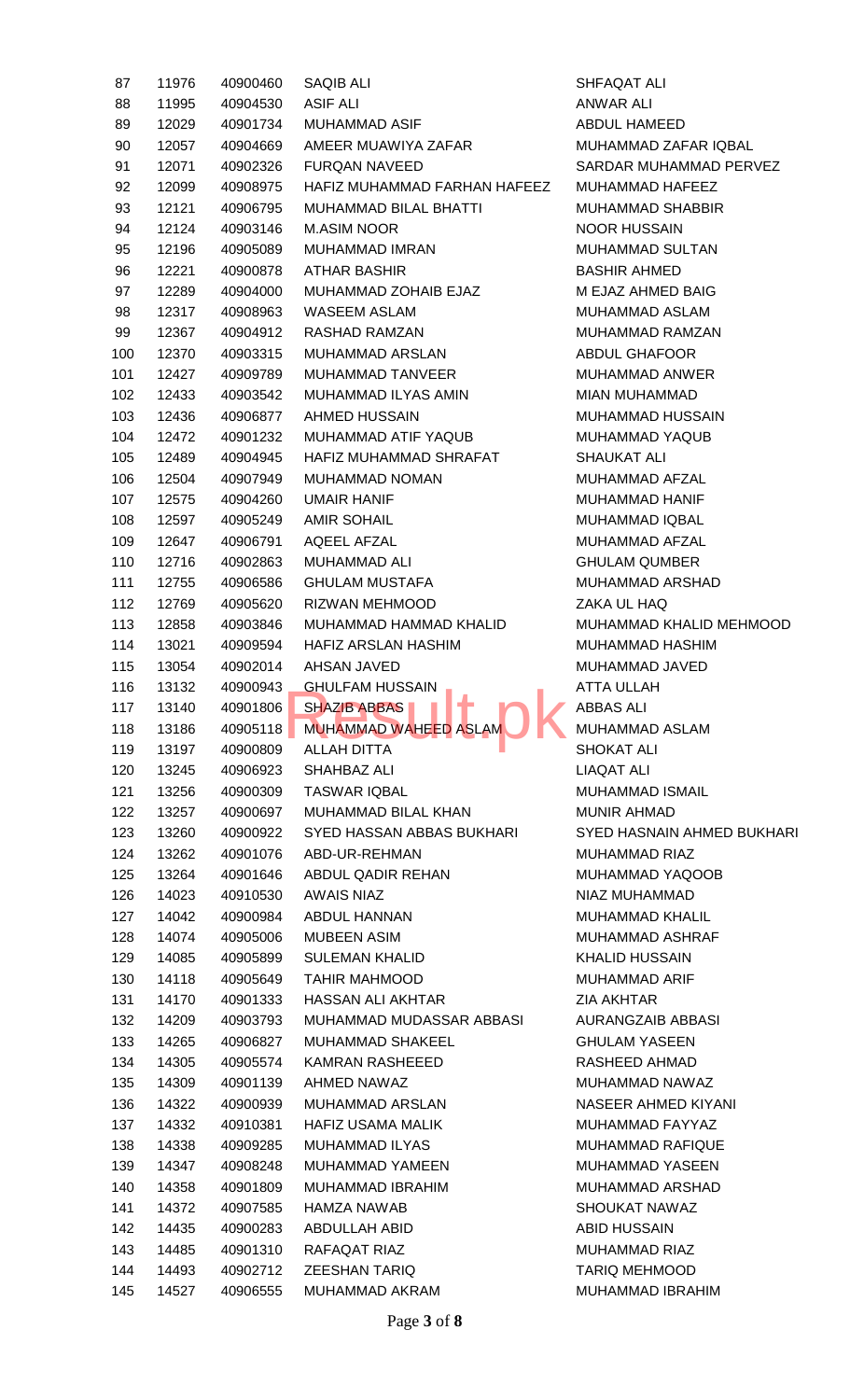| 146<br>147<br>148<br>149<br>150<br>151<br>152<br>153<br>154<br>155 | 14582<br>14629<br>14641<br>14663 | 40906488<br>40900891 | ATIF SHABBIR                               | <b>GHULAM SHABBIR</b>       |
|--------------------------------------------------------------------|----------------------------------|----------------------|--------------------------------------------|-----------------------------|
|                                                                    |                                  |                      |                                            |                             |
|                                                                    |                                  |                      | RAHEEM DAD KHAN                            | HAQ DAD KHAN                |
|                                                                    |                                  | 40906740             | <b>HUZAIFA BILAL</b>                       | AZAM ALI SHAH               |
|                                                                    |                                  | 40906624             | TOSIF AHMED QURESHI                        | AKSIR AHMED QURESHI         |
|                                                                    | 14683                            | 40907237             | MUBASHAR ALI                               | <b>MUHAMMAD ASHRAF</b>      |
|                                                                    | 14687                            | 40905484             | MUHAMMAD TAHSEEN ATHAR                     | MALIK MUHAMMAD RAMZAN       |
|                                                                    | 14696                            | 40901177             | MUHAMMAD JAHANZAIB                         | MUHAMMAD ASHRAF             |
|                                                                    | 14744                            | 40901237             | EHTISHAM MUZAFFAR                          | MUZAFFAR HUSSAIN            |
|                                                                    | 14800                            | 40908207             | ZAIB ALI QASMI                             | AMIR ALI QASMI              |
|                                                                    | 14833                            | 40901080             | SHEHROZ HUSSAIN                            | MUHAMMAD HUSSAIN            |
| 156                                                                | 14852                            | 40902270             | ABDUL QUDDUS                               | ABDUL WADOOD                |
| 157                                                                | 14862                            | 40902890             | ZAFAR ABBAS                                | MUSHTAQ AHMED               |
| 158                                                                | 14863                            | 40908553             | MANZOOR AHMAD                              | <b>QADIR BAKHSH</b>         |
| 159                                                                | 14872                            | 40909144             | ARIF MASOOD                                | MASOOD QASIM                |
| 160                                                                | 14975                            | 40901840             | SAJJAD AHMAD                               | <b>BASHIR AHMAD</b>         |
| 161                                                                | 14997                            | 40903424             | <b>WAQAR YOUNAS</b>                        | MUHAMMAD YOUNAS             |
| 162                                                                | 15032                            | 40909538             | MUHAMMAD SHAHID LATIF                      | <b>MUHAMMAD LATIF</b>       |
| 163                                                                | 15035                            | 40902392             | <b>HAMMAD UL HUSNAIN</b>                   | <b>LIAQAT ALI KHAN</b>      |
| 164                                                                | 15060                            | 40901757             | MUHAMMAD YOUNAS                            | SOOBA KHAN                  |
| 165                                                                | 15075                            | 40901617             | MUHAMMAD SULEMAN                           | <b>MUHAMMAD KHALID</b>      |
| 166                                                                | 15086                            | 40905701             | <b>ZEESHAN TARIQ</b>                       | <b>MUHAMMAD TARIQ</b>       |
| 167                                                                | 15102                            | 40905479             | KIFAYAT ULLAH KHAN                         | MUHAMMAD RAFI ULLAH KHAN    |
| 168                                                                | 15116                            | 40909580             | MUHAMMAD SAEED                             | <b>SHOUKAT ALI</b>          |
| 169                                                                | 15126                            | 40903982             | TALHA SABOOR AHMED                         | M. ABDUL RASHEED            |
| 170                                                                | 15140                            | 40903958             | MUHAMMAD WAQAS                             | MUHAMMAD ABBAS              |
| 171                                                                | 15171                            | 40904581             | ARSLAN MASOOD                              | MASOOD AHMED                |
| 172                                                                | 15175                            | 40906743             | WAJAHAT SAGHEER                            | <b>SAGHEER AHMAD</b>        |
| 173                                                                | 15188                            | 40905762             | <b>SHAHID RASHEED</b>                      | MUHAMMAD RASHEED            |
| 174                                                                | 15195                            | 40904084             | SYED ZAIN MEHMOOD                          | SYED ARSHAD MEHMOOD         |
| 175                                                                | 15210                            | 40901235             | NADEEM MEHMOOD _ _ _ _ _ _ _ MEHMOOD AHMAD |                             |
| 176                                                                | 15256                            | 40908509             | MUHAMMAD SALMAN                            | <b>ALLAH DITTA</b>          |
| 177                                                                | 15310                            | 40907706             | <b>MUHAMMAD SULEMAN ABID</b>               | <b>ABID HUSSAIN</b>         |
| 178                                                                | 15353                            |                      | <b>DANISH ALI HAMZA</b>                    | <b>SUBA KHAN</b>            |
|                                                                    |                                  | 40901930             |                                            |                             |
| 179                                                                | 15366                            | 40901207             | AMJID MAHMOOD                              | ABDUL MAHMOOD KHAN          |
| 180                                                                | 15369                            | 40904496             | YASIR MEHMOOD                              | ARSHAD MEHMOOD              |
| 181                                                                | 15390                            | 40906858             | KHAWAJA MUHAMMAD FAHEEM                    | KHAWAJA ABDUL GHAFOOR       |
| 182                                                                | 15401                            | 40910849             | MUHAMMAD ALI KHILJI                        | <b>ASLAMA MUNIR KHILJI</b>  |
| 183                                                                | 15404                            | 40904429             | MUHAMMAD SIDDIQ                            | <b>WAHEEDIULLAH</b>         |
| 184                                                                | 15410                            | 40904198             | <b>QAISER SHAHZAD</b>                      | MUHAMMAD ASLAM              |
| 185                                                                | 15420                            | 40901407             | SAQIB QAYYUM                               | MUHAMMAD QAYYUM             |
| 186                                                                | 15421                            | 40909564             | <b>HUSNAIN KHALID</b>                      | <b>KHALID MEHMOOD</b>       |
| 187                                                                | 15491                            | 40900775             | <b>MALIK INAM UR REHMAN</b>                | <b>MUHAMMAD IRFAN</b>       |
| 188                                                                | 15541                            | 40905278             | MUHAMMAD QASIM ALI                         | <b>MUHAMMAD ILYAS</b>       |
| 189                                                                | 15549                            | 40903974             | MUHAMMAD JUNAID AYOUB KHAN                 | MUHAMMAD AYOUB KHAN         |
| 190                                                                | 16020                            | 40907184             | RIAZ UL HAQ                                | <b>EHSAN ULLAH</b>          |
| 191                                                                | 16083                            | 40904013             | MUHAMMAD FARHAN FAROOQ                     | FAROOQ AHMAD BHATTI         |
| 192                                                                | 16196                            | 40907495             | <b>MAZHER IQBAL</b>                        | <b>MUHAMMAD BUKHSH</b>      |
| 193                                                                | 16231                            | 40901942             | <b>MUHAMMAD RUSTAM</b>                     | KHUDA BAKHSH                |
| 194                                                                | 16233                            | 40909865             | <b>MOHSIN RAZA</b>                         | <b>GHULAM MUSTAFA</b>       |
| 195                                                                | 16297                            | 40901830             | MUHAMMAD ASIM ZEESHAN                      | MUHAMMAD NAWAZ              |
| 196                                                                | 16335                            | 40902303             | <b>GHULAM MUSTAFA</b>                      | <b>MUMTAZ KHAN</b>          |
| 197                                                                | 16341                            | 40901239             | <b>IBRAR ALI SHAH</b>                      | RIAZ ALI SHAH               |
| 198                                                                | 16362                            | 40901979             | MUHAMMAD FARUKH ZUBAIR                     | <b>SHABIR AHMAD QURESHI</b> |
| 199                                                                | 16431                            | 40902552             | <b>MUHAMMAD RAFIQ</b>                      | <b>MUHAMMAD RAMZAN</b>      |
| 200                                                                | 16444                            | 40900594             | <b>MUHAMMAD ALI</b>                        | <b>MUHAMMAD SHAFI</b>       |
| 201                                                                | 16465                            | 40910269             | <b>SHAHID ABBAS</b>                        | <b>ZAHID HUSSAIN</b>        |
| 202                                                                | 16595                            | 40903934             | <b>MUHAMMAD IRFAN</b>                      | <b>MUHAMMAD SIRAJ</b>       |
| 203                                                                | 16681                            | 40900057             | <b>SAIF UR REHMAN</b>                      | <b>MUHAMMAD SHAHBAZ</b>     |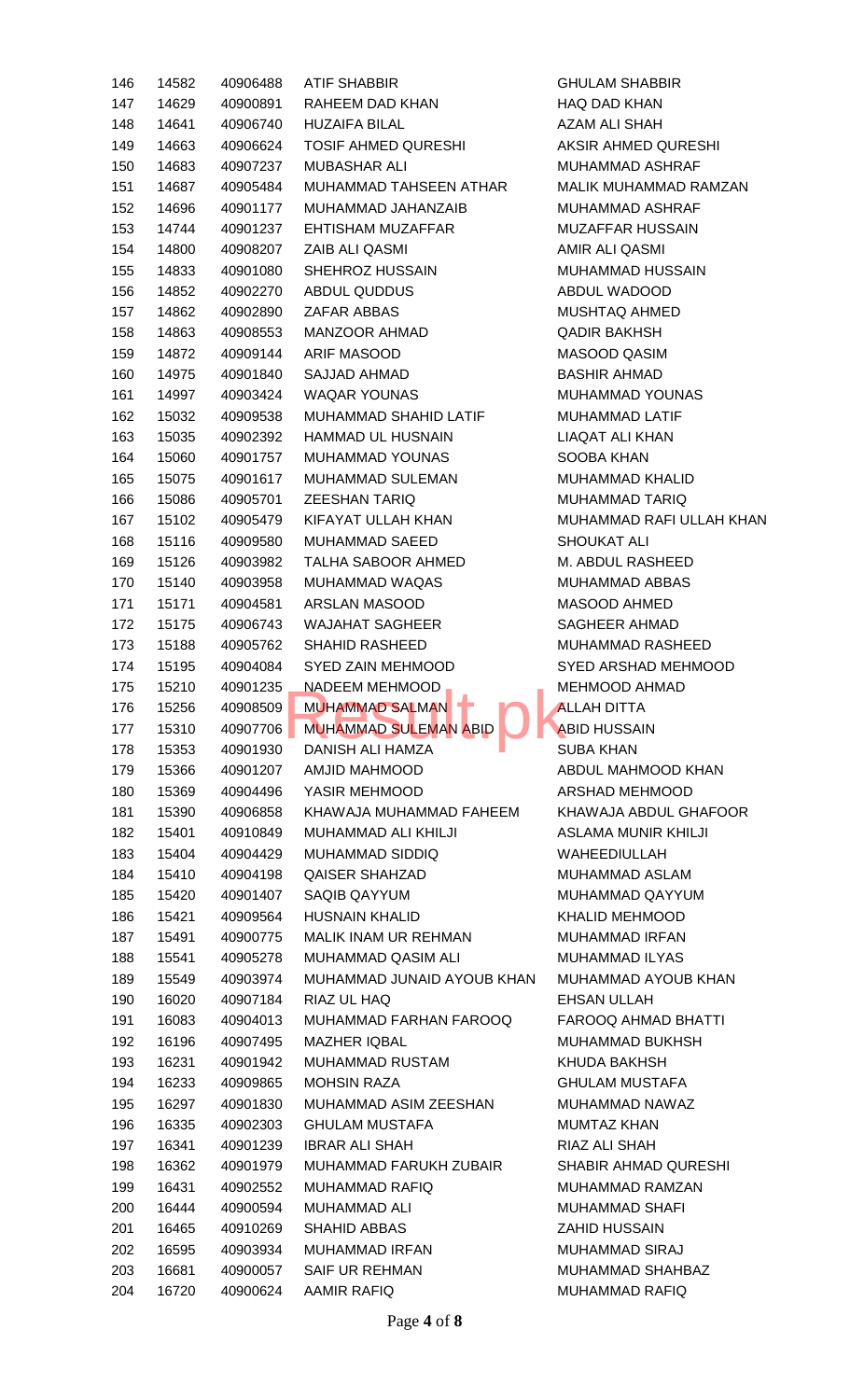| 205        | 16745          | 40909374             | FAZAL RAHIM KHAN                                         |
|------------|----------------|----------------------|----------------------------------------------------------|
| 206        | 16752          | 40909359             | <b>MUHAMMAD ISMAEEL</b>                                  |
| 207        | 16764          | 40904095             | NASIR WAQAR                                              |
| 208        | 16778          | 40909347             | MUBASHIR RASOOL KHAN                                     |
| 209        | 16783          | 40900113             | UMAR MEHMOOD                                             |
| 210        | 16785          | 40903163             | MUKHTIAR AHMAD                                           |
| 211        | 16844          | 40908550             | MUHAMMAD IRFAN YASEEN                                    |
| 212        | 16899          | 40900211             | MUHAMMAD ARSHAD                                          |
| 213        | 16942          | 40902442             | <b>MUHAMMAD FAISAL</b>                                   |
| 214        | 17003          | 40905087             | ADNAN AFZAL                                              |
| 215        | 17019          | 40902389             | MUHAMMAD RIZWAN KHAN                                     |
| 216        | 17022          | 40904481             | ALLAH DITTA                                              |
| 217        | 17051          | 40903122             | <b>MUHAMMAD RASHID</b>                                   |
| 218        | 17092          | 40901419             | MUHAMMAD SUFIAN LIAQUAT                                  |
| 219        | 17120          | 40901278             | SAEED AHMED                                              |
|            |                |                      | <b>MUHAMMAD DANISH</b>                                   |
| 220        | 17128          | 40907848             |                                                          |
| 221        | 17248          | 40908432             | IRFAN ALI                                                |
| 222        | 17318          | 40903739             | MUHAMMAD RIZWAN                                          |
| 223        | 17387          | 40905963             | <b>MUHAMMAD NADEEM</b>                                   |
| 224        | 17398          | 40903251             | AAMIR ABBAS                                              |
| 225        | 17423          | 40906568             | SAYED ZAHEER UL HASNAIN SHAH                             |
| 226        | 17433          | 40901463             | MUHAMMAD JAHANZAIB                                       |
| 227        | 17458          | 40905191             | MUHAMMAD ISHFAQ                                          |
| 228        | 17519          | 40903033             | SARFRAZ AHMAD                                            |
| 229        | 17528          | 40900937             | <b>MUHAMMAD SAQIB MUNIR</b>                              |
| 230        | 17534          | 40904728             | SANAULLAH                                                |
| 231        | 17561          | 40908752             | ABU HURARAH RAO                                          |
| 232        | 17590          | 40900651             | <b>MUHAMMAD FARHAN</b>                                   |
| 233        | 17672          | 40903959             | KASHIF KHAN                                              |
| 234        | 17706          | 40905311             | MUHAMMAD WASEEM SAJJAD                                   |
| 235        | 17712          | 40900686             | <b>MUHAMMAD SHAHBAZ</b>                                  |
| 236        | 17720          | 40903222             | <b>ZEESHAN HASHMAT</b>                                   |
| 237<br>238 | 18004<br>18042 | 40901882<br>40904667 | SADDAM HUSSAIN *SPECIAL PERSON*<br>MUHAMMAD JAVED BASHIR |
| 239        | 18047          | 40904190             | <b>MUHAMMAD SUFYAN</b>                                   |
| 240        | 18096          | 40900319             | ARSLAN AHMAD                                             |
| 241        | 18098          | 40900830             | AMIR SHAHZAD                                             |
| 242        |                | 40906175             | <b>ZUBAIR AHMED</b>                                      |
| 243        | 18166<br>18192 | 40902983             | SALMAN AHMAD                                             |
| 244        | 18193          | 40901609             | QAISAR ABBAS                                             |
| 245        | 18279          | 40906941             | <b>ASHIR SAEED</b>                                       |
| 246        | 18308          | 40904837             | HAFIZ KASHIF RAZZAQ                                      |
| 247        | 18312          | 40907269             | MAJID ALI                                                |
| 248        | 18329          | 40907787             | IMRAN ALI                                                |
| 249        | 18390          | 40900193             | <b>MUHAMMAD ZAHID</b>                                    |
| 250        | 18446          | 40901547             | MUHAMMAD JUNAID SALEEM                                   |
| 251        | 18467          | 40902820             | SYED MAZHAR RASOOL                                       |
| 252        | 18556          | 40900177             | MUHAMMAD AKBAR                                           |
| 253        | 18590          | 40900534             | <b>ABBAS AYOUB</b>                                       |
| 254        | 18622          | 40905108             | ABRAR HUSSAIN                                            |
| 255        | 18658          | 40901495             | <b>NOUMAN QURESHI</b>                                    |
| 256        | 18725          | 40905123             | SOHAIL AFZAL                                             |
| 257        | 18831          | 40903035             | MUZZAMMIL SHARIF                                         |
| 258        | 18837          | 40903456             | SYED MOHSIN BIN ARIF                                     |
| 259        | 18869          | 40900940             | <b>MUHAMMAD SAJID</b>                                    |
| 260        | 18882          | 40905423             | ABDUL ALEEM                                              |
|            |                |                      |                                                          |
|            |                |                      |                                                          |
| 261        | 18919          | 40902144             | <b>MUHAMMAD ASAD</b>                                     |
| 262<br>263 | 18958<br>18992 | 40904412<br>40902090 | <b>MUHAMMAD AAMIR</b><br>MUHAMMAD ABDUL MAJID            |

RANG ALI KHAN ABDUL GHAFOOR MUHAMMAD ISMAIL MUHAMMAD IQBAL KHAN MEHMOOD AKHTAR KHAN AHMAD ALI MUHAMMAD YASEEN **GHULAM FAREED** MUHAMMAD IBRAHEEM MUHAMMAD AFZAL MUHAMMAD HAYAT KHAN NIAZI KHUDA BAKHASH ZAHOOR DIN LAIQUAT ALI AHMED ALI ASHIQ HUSSAIN **GHULAM ALI** FEROZ DIN MUHAMMAD SALEEM **GHULAM YASIN** SYED ZAHOOR HUSSIAN SHAH ABDUL AZIZ MUHAMMAD ALI SHAIR MUHAMMAD MUNIR AHMAD HAJI ABDUL GHAFOOR ABDUL JABBAR MUHAMMAD RAMZAN AASHIQ HUSSAIN BALOUCH MUHAMMAD RAMZAN MUHAMMAD ASGHAR HASHMAT ULLAH 237 18004 40901882 SADDAM HUSSAIN **\*SPECIAL PERSON\*** MUHAMMAD NAWAZ SAJID BASHIR AHMAD MUHAMMAD BOOTA MUHAMMAD ANWAR MUHAMMAD ANWAR SHAH GHULAM SARWAR **ABRAR HUSSAIN** ALLAH BAKHSH SAEED AHMAD ABDUL RAZZAQ MUHAMMAD SHARIF MUHAMMAD ALI ABDUL AZIZ MUHAMMAD SALEEM SYED NOOR SHAH MUHAMMAD ASHIQ MUHAMMAD AYOUB KHAN MUHAMMAD DIN HUSSAIN BUKHSH MUHAMMAD AFZAL MUHAMMAD SHARIF SABIR SYED MIR MUHAMMAD ARIF **FAQIR BUKHSH** SATTAR AHMAD RIAZ AHMED IJAZ ARIF MAHMOOD SATTAR AHMAD SHAHID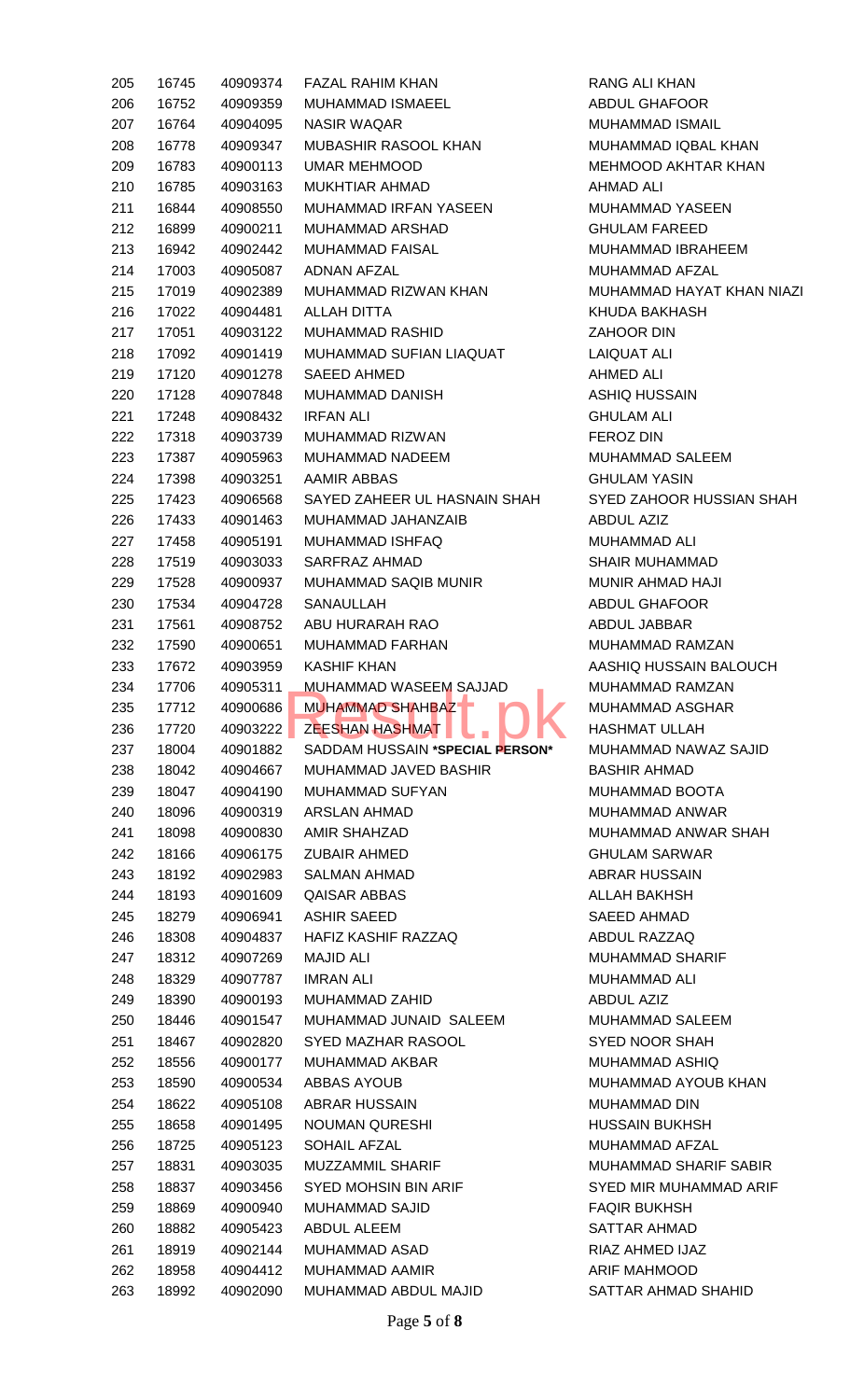| 264 | 19062 | 40903863 | <b>TANVEER KAZMI</b>             | <b>MUHA</b>  |
|-----|-------|----------|----------------------------------|--------------|
| 265 | 20020 | 40902003 | MUHAMMAD AHMED                   | <b>MOLV</b>  |
| 266 | 20215 | 40907564 | <b>FORKAN MAJEED</b>             | ABDU         |
| 267 | 20389 | 40903837 | ZIA-UR-REHMAN                    | <b>FAIZ</b>  |
| 268 | 20435 | 40909445 | <b>MUHAMMAD WASIM CHISHTY</b>    | <b>MUHA</b>  |
| 269 | 21001 | 40900055 | MUHAMMAD RIZWAN *SPECIAL PERSON* | <b>MUHA</b>  |
| 270 | 21080 | 40900045 | <b>ZAIN ABBAS</b>                | <b>SHAH</b>  |
| 271 | 21099 | 40906359 | MUHAMMAD AMAR                    | HAJI /       |
| 272 | 21109 | 40907195 | <b>ABDUL REHMAN</b>              | <b>MUHA</b>  |
| 273 | 21112 | 40906342 | <b>MUHAMMAD ATTIQUE</b>          | ABDU         |
| 274 | 21157 | 40907129 | <b>AKHTAR ALI</b>                | ABDU         |
| 275 | 21299 | 40908957 | <b>FIAZ ALI</b>                  | QASIM        |
| 276 | 21306 | 40901566 | MUHAMMAD FAYYAZ UL HASSAN        | <b>MUHA</b>  |
| 277 | 21309 | 40909605 | <b>ARSLAN HAIDER</b>             | <b>MUBA</b>  |
| 278 | 21332 | 40903433 | <b>MUHAMMAD ZUBAIR</b>           | <b>MUHA</b>  |
| 279 | 21338 | 40907531 | <b>UMAIR AALIM</b>               | <b>MUHA</b>  |
| 280 | 21392 | 40903938 | MUHAMMAD ASIF JAVED              | <b>JAVEI</b> |
| 281 | 21439 | 40905066 | <b>MUDASSAR HAYAT</b>            | <b>SIKAN</b> |
| 282 | 21453 | 40900315 | <b>AAMIR ABBAS</b>               | <b>MUHA</b>  |
| 283 | 21508 | 40900574 | MUHAMMAD WASIM RAZA              | <b>GHUL</b>  |
| 284 | 21518 | 40906698 | HAFIZ MUHAMMAD USMAN TAHIR       | <b>MAUL</b>  |
| 285 | 21519 | 40903789 | <b>HAIDER ALI</b>                | <b>ASGH</b>  |
| 286 | 21616 | 40906820 | <b>ZOHAIB ALI</b>                | <b>ZULFI</b> |
| 287 | 21626 | 40900312 | <b>MUHAMMAD ZUBAIR</b>           | ABDU         |
| 288 | 21657 | 40903730 | MUHAMMAD SHAHBAZ ALI             | <b>MUHA</b>  |
| 289 | 21693 | 40901514 | FASEEH UR REHMAN JANJUA          | <b>MUHA</b>  |
| 290 | 21695 | 40907652 | <b>MOHSIN BASHIR</b>             | <b>MUHA</b>  |
| 291 | 21702 | 40906176 | <b>WAJID ALI</b>                 | <b>RAFA</b>  |
| 292 | 21708 | 40901505 | SALMAN AFZAL                     | <b>MUHA</b>  |
| 293 | 21721 | 40904618 | <b>MUHAMMAD USMAN KHAN</b>       | <b>MUHA</b>  |
| 294 | 21733 | 40905672 | <b>KAMRAN ABU TALIB</b>          | <b>NAZA</b>  |
| 295 | 21749 | 40906368 | MUHAMMAD SOHAIL ZAFAR            | <b>ZAFAI</b> |
| 296 | 21761 | 40903135 | <b>UMAIR RAZI</b>                | MIRZ/        |
| 297 | 21778 | 40904172 | <b>ASAD MEHMOOD</b>              | <b>MEHN</b>  |
| 298 | 21826 | 40904877 | <b>MAZHAR HUSSAIN</b>            | <b>BILAL</b> |
| 299 | 21840 | 40905982 | ZAHEER AHMAD                     | <b>ASHIC</b> |
| 300 | 21855 | 40908863 | <b>SAJID UR REHMAN</b>           | <b>LIAQA</b> |
| 301 | 21860 | 40903377 | <b>MUHAMMAD WAQAS</b>            | <b>MUHA</b>  |
| 302 | 21896 | 40901439 | <b>ASAD ABBAS</b>                | <b>NIAZI</b> |
| 303 | 21979 | 40908969 | <b>FAISAL NADEEM</b>             | <b>GHUL</b>  |
| 304 | 21992 | 40900118 | <b>MUHAMMAD SAEED</b>            | <b>MUHA</b>  |
| 305 | 22001 | 40905985 | <b>ATTA UR REHMAN</b>            | <b>MUHA</b>  |
| 306 | 22027 | 40903362 | <b>WASIM ABBAS</b>               | <b>GHUL</b>  |
| 307 | 22055 | 40907639 | MUHAMMAD MAQSOOD AHMAD           | <b>MUHA</b>  |
| 308 | 22071 | 40904428 | WAQAR MUHAMMAD AKRAM             | <b>MUHA</b>  |
| 309 | 22073 | 40904331 | AHSAN RAZZAQ                     | ABDU         |
| 310 | 22074 | 40904264 | MUHAMMAD AASIM                   | <b>MUHA</b>  |
| 311 | 22191 | 40900302 | <b>ABDUL SHAKOOR</b>             | ABDU         |
| 312 | 22222 | 40905462 | MUHAMMAD SULAMAN                 | <b>BASH</b>  |
| 313 | 22243 | 40908395 | <b>JAVID KHAN</b>                | <b>NASIF</b> |
| 314 | 22245 | 40907430 | AAMIR AHMED *NON-MUSLIM*         | <b>MUBA</b>  |
| 315 | 22277 | 40905257 | ABDUL JABBAR SHAHEEEN            | <b>NAJAI</b> |
| 316 | 22320 | 40901335 | <b>MUHAMMAD SAQIB</b>            | <b>MEHN</b>  |
| 317 | 22358 | 40900184 | MUHAMMAD IHTASHAM SALEEM         | <b>MUHA</b>  |
| 318 | 22361 | 40908293 | <b>MUHAMMAD SHAHMEEL</b>         | <b>SHAK</b>  |
| 319 | 22375 | 40907057 | MUHAMMAD ZAHID SALEEM            | <b>MUHA</b>  |
| 320 | 22410 | 40900973 | <b>ABDUR RAUF</b>                | <b>MUHA</b>  |
| 321 | 22411 | 40905822 | <b>MUHAMMAD ANWAR</b>            | <b>MUHA</b>  |
| 322 | 22433 | 40902772 | TAHIR MAHMOOD AKHTAR             | <b>MAQS</b>  |
|     |       |          |                                  |              |

**MUBASHIR AHMED** NAJABAT ALI MEHMOOD AHMAD MUHAMMAD SALEEM SHAKEEL AHMED MUHAMMAD SALEEM MUHAMMAD ISMAIL MUHAMMAD ASHRAF MAQSOOD AHMAD

MUHAMMAD ASHRAF MOLVI KHUDA BUKHSH

MUHAMMAD IQBAL CHISHTY

ABDUL MAJEED FAIZ MUHAMMAD

269 21001 40900055 MUHAMMAD RIZWAN **\*SPECIAL PERSON\*** MUHAMMAD JAMIL SHAHADAT HUSSAIN HAJI ANWAR UL HAQ MUHAMMAD SIDDIQUE

MUHAMMAD AZAD

SIKANDAR HAYAT MUHAMMAD IBRAHIM **GHULAM MURTAZA** MAULA BUKHSH TAHIR

MUHAMMAD RAFIQUE

MUHAMMAD BASHIR

MUHAMMAD AFZAL MUHAMMAD RIAZ NAZAR HUSSAIN ZAFAR IQBAL

MIRZA RAZI-UR-REHMAN

RAFAQAT ALI

MEHMOOD ALI

ASHIQ HUSSAIN LIAQAT ALI

**GHULAM ABBAS** MUHAMMAD JAVED MUHAMMAD AKRAM ABDUR RAZZAQ MUHAMMAD YAQOOB ABDUL GHAFOOR BASHIR AHMAD **NASIR UD DIN** 

NIAZI KHAN **GHULAM SABIR** MUHAMMAD ARSHAD MUHAMMAD IFTIKHAR

MUHAMMAD HUSSAIN

MUHAMMAD ASHRAF JANJUA

ABDUL AZIZ ABDUL RASHEED

QASIM ALI

JAVED ALI

ASGHAR ALI ZULFIQAR ALI ABDUL LATEEF

MUBARIK ALI MUHAMMAD AYUB MUHAMMAD ARIF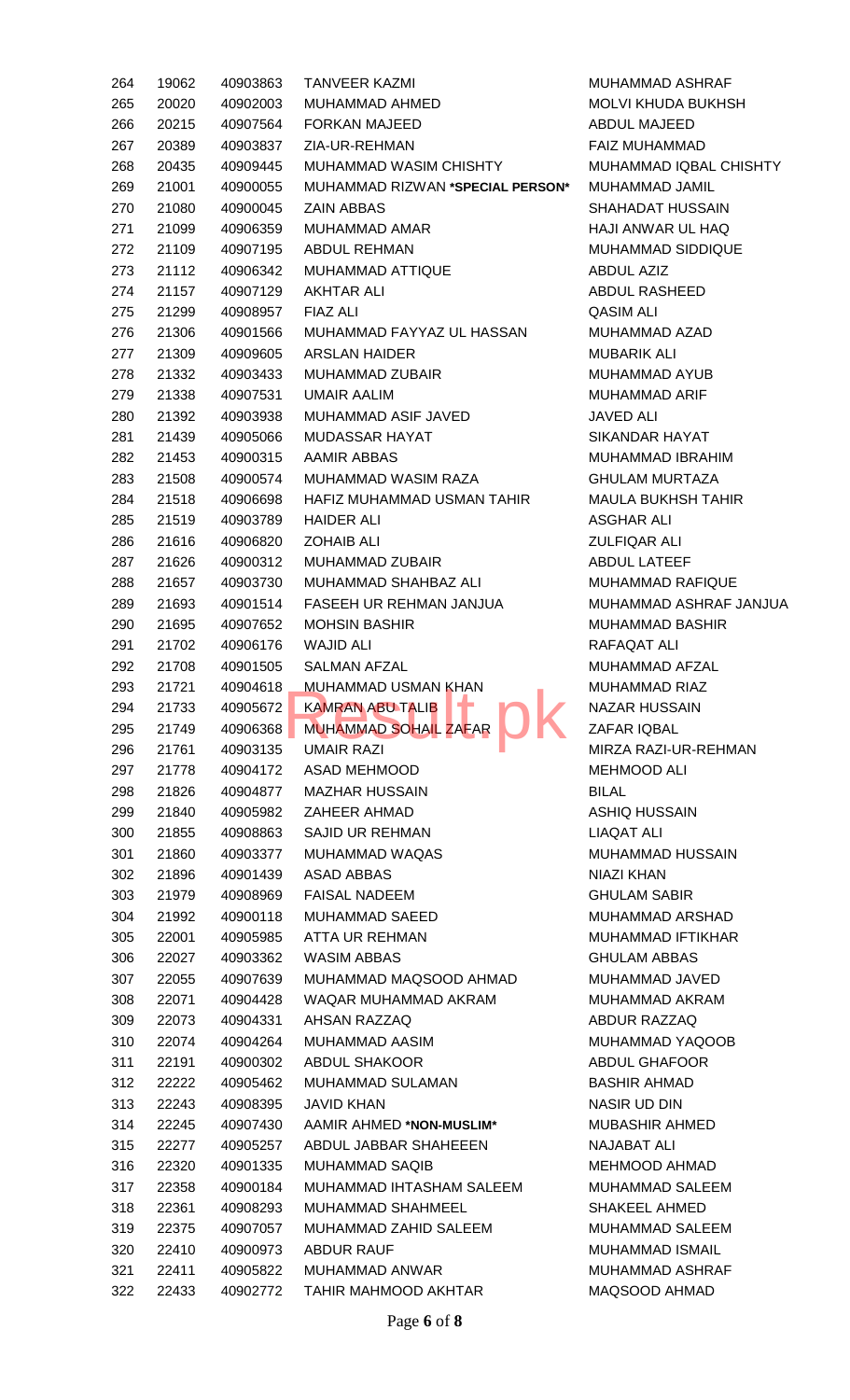| 323 | 22518 | 40900222 | MUHAMMAD SHAHBAZ ANWAR      | ANWAR UL HAQUE               |
|-----|-------|----------|-----------------------------|------------------------------|
| 324 | 22585 | 40905932 | UMER FAROOQ                 | MUHAMMAD FAROOQ              |
| 325 | 22586 | 40901221 | <b>MUDASSAR NAZEER</b>      | NAZEER AHMED                 |
| 326 | 22591 | 40901659 | <b>USMAN AKHTAR</b>         | <b>AKHTAR HUSSAIN</b>        |
| 327 | 22605 | 40906542 | <b>ZUNAIR ARSLAN</b>        | <b>MUHAMMAD YASIN PERVEZ</b> |
| 328 | 22622 | 40906496 | ALI RAZA                    | MUHAMMAD AKMAL               |
| 329 | 22627 | 40907623 | <b>USMAN ELAHI</b>          | <b>MEHBOOB ELAHI</b>         |
| 330 | 22628 | 40902534 | ARSAM                       | <b>TARIQ SALEEM</b>          |
| 331 | 23014 | 40902645 | FAROOQ ZAFAR                | ZAFAR ULLAH KHAN             |
| 332 | 23019 | 40906318 | <b>HASNAT AHMAD</b>         | <b>MUHAMMAD ASLAM</b>        |
| 333 | 23023 | 40902005 | SHAFQAT MEHMOOD             | <b>MUHAMMAD RIAZ</b>         |
| 334 | 23028 | 40901220 | MUHAMMAD TAHIR MANZOOR      | <b>MANZOOR AHMAD</b>         |
| 335 | 23033 | 40903436 | SIKANDER HAYAT              | <b>HABIB ULLAH KHAN</b>      |
| 336 | 23053 | 40909234 | <b>MAZHAR HAYAT</b>         | MUHAMMAD AKRAM               |
| 337 | 23076 | 40903175 | <b>QASIM BILAL</b>          | <b>GULZAR AHMED</b>          |
| 338 | 23085 | 40910014 | MUHAMMAD IMRAN JAMIL        | HAJI MUHAMMAD JAMIL          |
| 339 | 23180 | 40907461 | MUHAMMAD BILAL YAMIN        | <b>MUHAMMAD YAMIN</b>        |
| 340 | 23206 | 40905494 | NAUMAN ASIF                 | <b>MUHAMMAD ASIF</b>         |
| 341 | 23219 | 40900160 | <b>ALI AKBAR</b>            | ABDUR RAHMAN                 |
| 342 | 23251 | 40908823 | <b>MUBEEN ASLAM</b>         | MUHAMMAD ASLAM               |
| 343 | 23256 | 40903597 | <b>SHAHID HASSAN</b>        | <b>RUSTAM</b>                |
| 344 | 23267 | 40902314 | <b>ALI HASSAN</b>           | <b>SHABBIR AHMAD</b>         |
| 345 | 23344 | 40901019 | MUHAMMAD SAOOD IQBAL        | MUHAMMAD IQBAL               |
| 346 | 23489 | 40909887 | <b>MOIN ASHRAF</b>          | MUHAMMAD ASHRAF              |
| 347 | 23517 | 40902471 | HAFIZ KHAWAR HAYAT          | <b>FALAK SHER</b>            |
| 348 | 23544 | 40904876 | <b>QAISAR SHAHZAD</b>       | <b>KHALID HUSSAIN</b>        |
| 349 | 23547 | 40903943 | MUHAMMAD MEHERBAN           | MUHAMMAD RAMZAN              |
| 350 | 23553 | 40905543 | <b>HAMID AZIZ</b>           | <b>AZIZ AHMED</b>            |
| 351 | 23570 | 40900266 | KHAWARZAM BASHEER           | BASHEER AHMED                |
| 352 | 23597 | 40901770 | <b>MUHAMMAD NADEEM KHAN</b> | <b>SHAFI ULLAH KHAN</b>      |
| 353 | 23612 | 40909553 | MUHAMMAD ZEESHAN            | <b>SHER MUHAMMAD</b>         |
| 354 | 23651 | 40905485 | <b>IRTAZA ASLAM</b>         | MUHAMMAD ASLAM               |
| 355 | 23687 | 40902288 | <b>NADEEM AKHTER</b>        | PERVAIZ AKHTER               |
| 356 | 23738 | 40906960 | RAMEEZ ABBAS KHAN           | NAUSHAD AHMED KHAN           |
| 357 | 23779 | 40906326 | MUHAMMAD FAHEEM RAZA        | MUHAMMAD RAMZAN              |
| 358 | 23790 | 40906085 | <b>ISHFAQ AHMAD</b>         | MUSHTAQ AHMAD                |
| 359 | 23809 | 40908399 | ALI IJAZ                    | <b>ARSHAD IQBAL</b>          |

#### **MINORITY QUOTA**

| <u>SR.</u><br><u>NO.</u> | <b>ROLL</b><br>NO. | <b>DIARY</b><br>NO. | <b>NAME OF THE CANDIDATE</b> | <b>FATHER'S NAME</b> |
|--------------------------|--------------------|---------------------|------------------------------|----------------------|
| 360                      | 10730              |                     | 40901108 AROON IJAZ          | IJAZ MASIH           |

Candidates at **Sr. Nos.86 & 314 (Open Merit)** are also qualified against **Minority Quota.**

### **SPECIAL PERSONS QUOTA**

| <u>SR.</u><br><u>NO.</u> | <b>ROLL</b><br>NO. | <b>DIARY</b><br>NO. | <b>NAME OF THE CANDIDATE</b> | <b>FATHER'S NAME</b> |
|--------------------------|--------------------|---------------------|------------------------------|----------------------|
| 361                      | 10010              | 40900269            | MUHAMMAD FAISAL              | MUHABBAT ALI RAO     |
| 362                      | 18005              | 40900647            | FARHAN AKRAM                 | MUHAMMAD AKRAM       |
| 363                      | 23001              | 40904030            | MUHAMMAD SHAHZAD             | MUAHAMMAD ROSHAN     |

 Candidates at **Sr. Nos.237 & 269 (Open Merit)** are also qualified against **Special Persons Quota.**